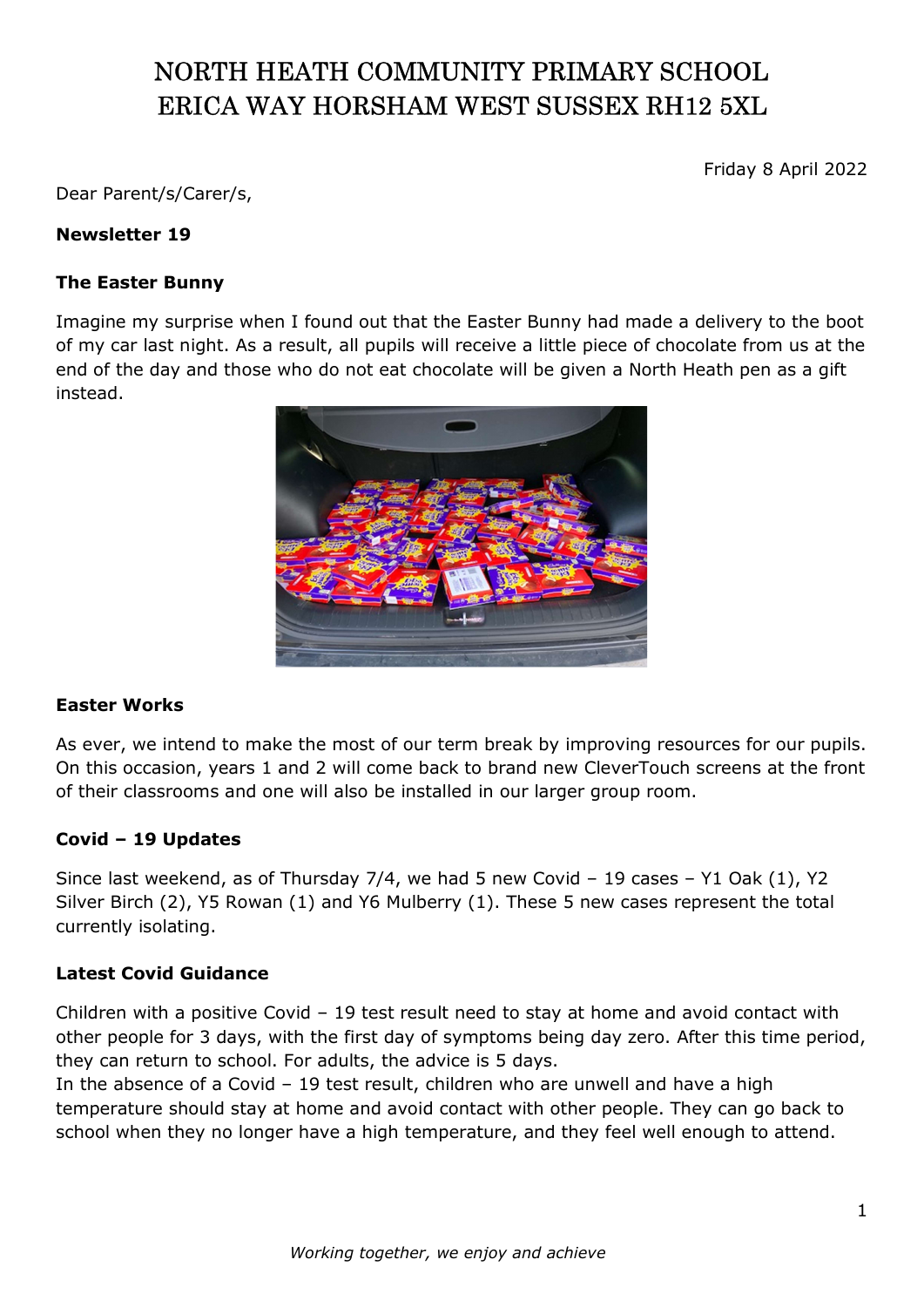## Term Dates

There are many exciting activities already in the diary for the Summer Term. Year 4 will continue learning the clarinet and we have more class assemblies and other opportunities built in so that our community can join us on site.

Whilst there will be more dates to come, we can currently confirm the following for your diaries:

| 25.4         | All return for start of Summer Term 1                  |  |
|--------------|--------------------------------------------------------|--|
| 2.5          | Bank Holiday - School Closed                           |  |
| 9.5          | Y6 SATS week                                           |  |
| $18 - 24.5$  | NHS YR Health Checks                                   |  |
| 18.5         | Y5/6 Alternative Sport Event @ Millais                 |  |
| 23.5         | Horsham Music Festival @ The Hawth                     |  |
| $30.5 - 3.6$ | <b>Half Term</b>                                       |  |
| 6.6          | Inset Day                                              |  |
| 7.6          | School opens for Summer Term 2                         |  |
| 28.6         | Y3 Country Dancing @ Shelley Primary                   |  |
| 29.6         | Y6 Cricket @ Horsham Cricket Club                      |  |
| Sunday 3.7   | Horsham Children's Parade (Year 3)                     |  |
| 6.7          | Y6 Secondary School Transition Day                     |  |
| 8.7          | Annual Records of Achievement out                      |  |
| Saturday 9.7 | 2 PM - 4 PM - Summer Fayre                             |  |
| 12.7         | Y5/6 Cricket @ Millais (Morning only)                  |  |
| 14.7         | Open Evening - All welcome (5.00 - 7.00 PM)            |  |
| 19.7         | 6.30 - 7.30 - Y6 Leavers' Assembly to Parent/s/Carer/s |  |
| 20.7         | Last Day of Academic Year                              |  |

## Assemblies

Class assemblies on Thursdays start at 9.05 AM in the hall with entrance for parent/s/carer/s via the external hall doors on the following dates:

| 12.5 | Y4 Larch               |  |
|------|------------------------|--|
| 19.5 | Y4 Lime                |  |
| 26.5 | Y3 Hazel               |  |
| 9.6  | Y3 Willow              |  |
| 16.6 | Y2 Elder               |  |
| 23.6 | <b>Y2 Silver Birch</b> |  |
| 30.6 | Y1 Oak                 |  |
| 7.7  | Y1 Chestnut            |  |

## Spring Term House Points

Congratulations to all teams for their hard work this term. In the end Owlbeech earned the maximum 25 team tokens after recording over 400 team points!

| <b>Owlbeech</b>     | 414 points | 25 tokens        |
|---------------------|------------|------------------|
| <b>Tilgate</b>      | 390 points | <b>15 tokens</b> |
| <b>Ashdown</b>      | 385 points | 12 tokens        |
| <b>St Leonard's</b> | 367 points | 10 tokens        |